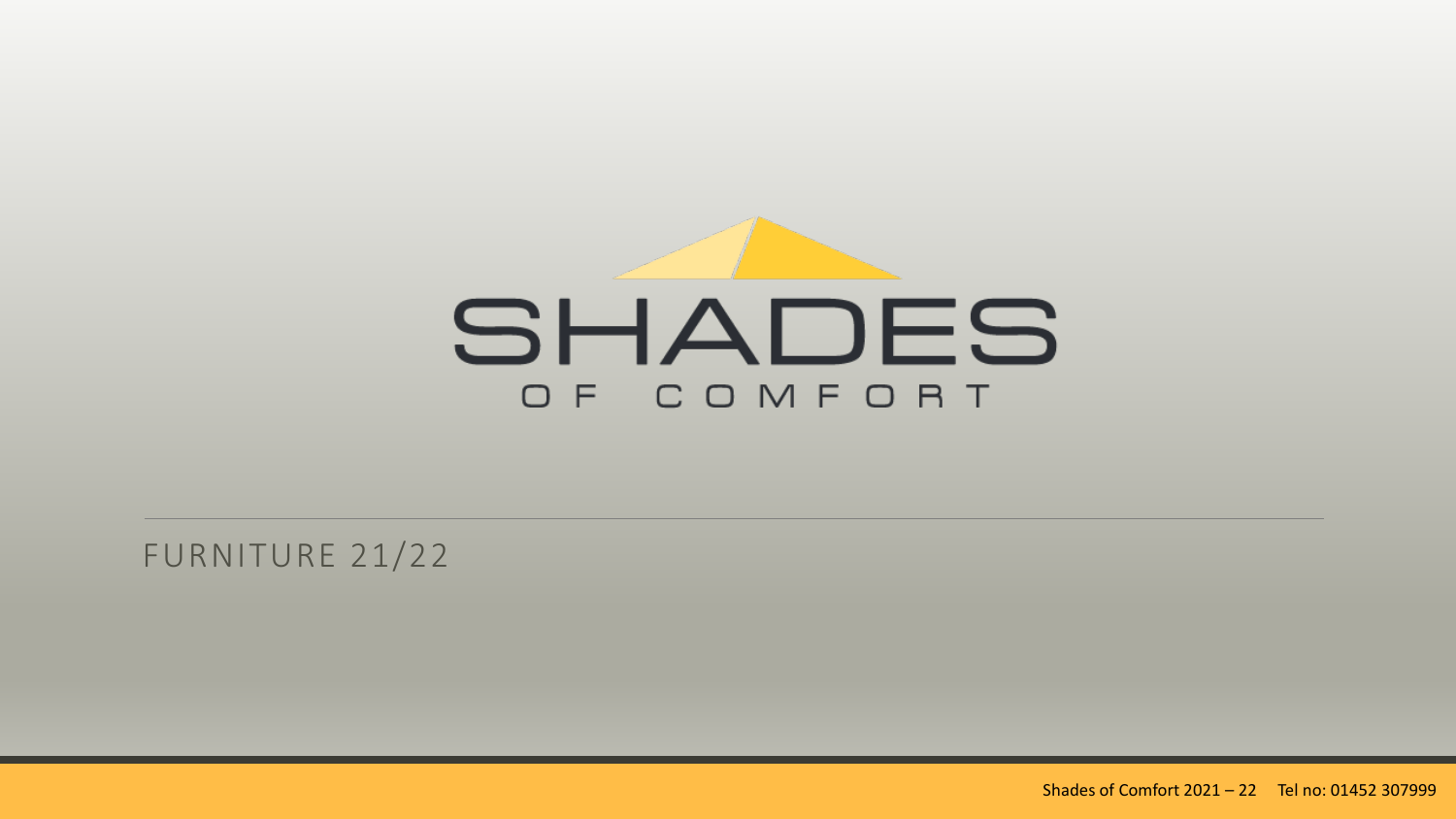#### Contents:

Pg.1 – Parasols & bases

Pg.2 – Dining sets

Pg.3 – Picnic benches

Pg.4 – Tables

Pg.5 – Chairs

Pg.6 – Sun loungers

Please note that furniture stock levels vary constantly. Prices exclude VAT and delivery.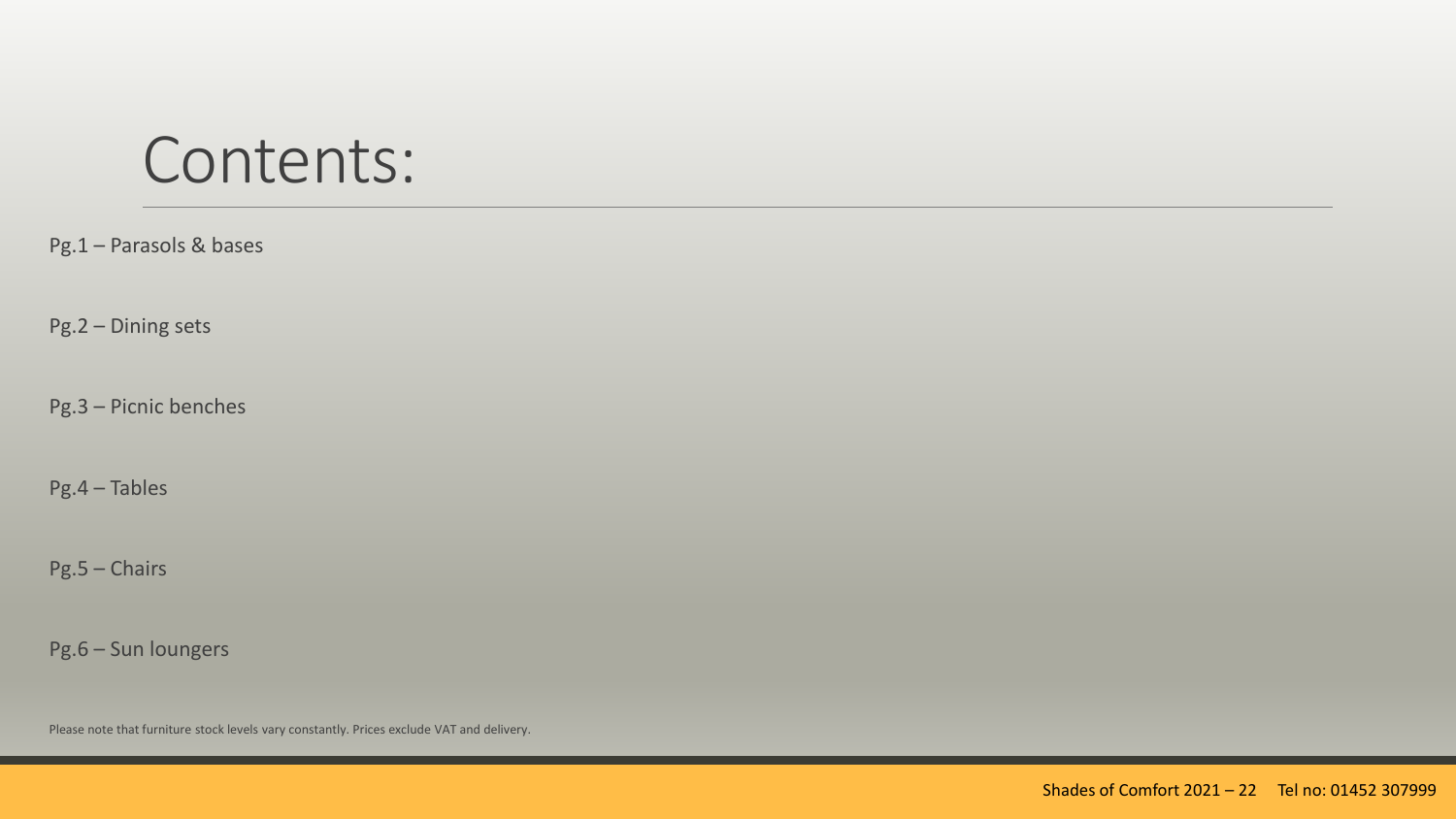## Parasols & bases

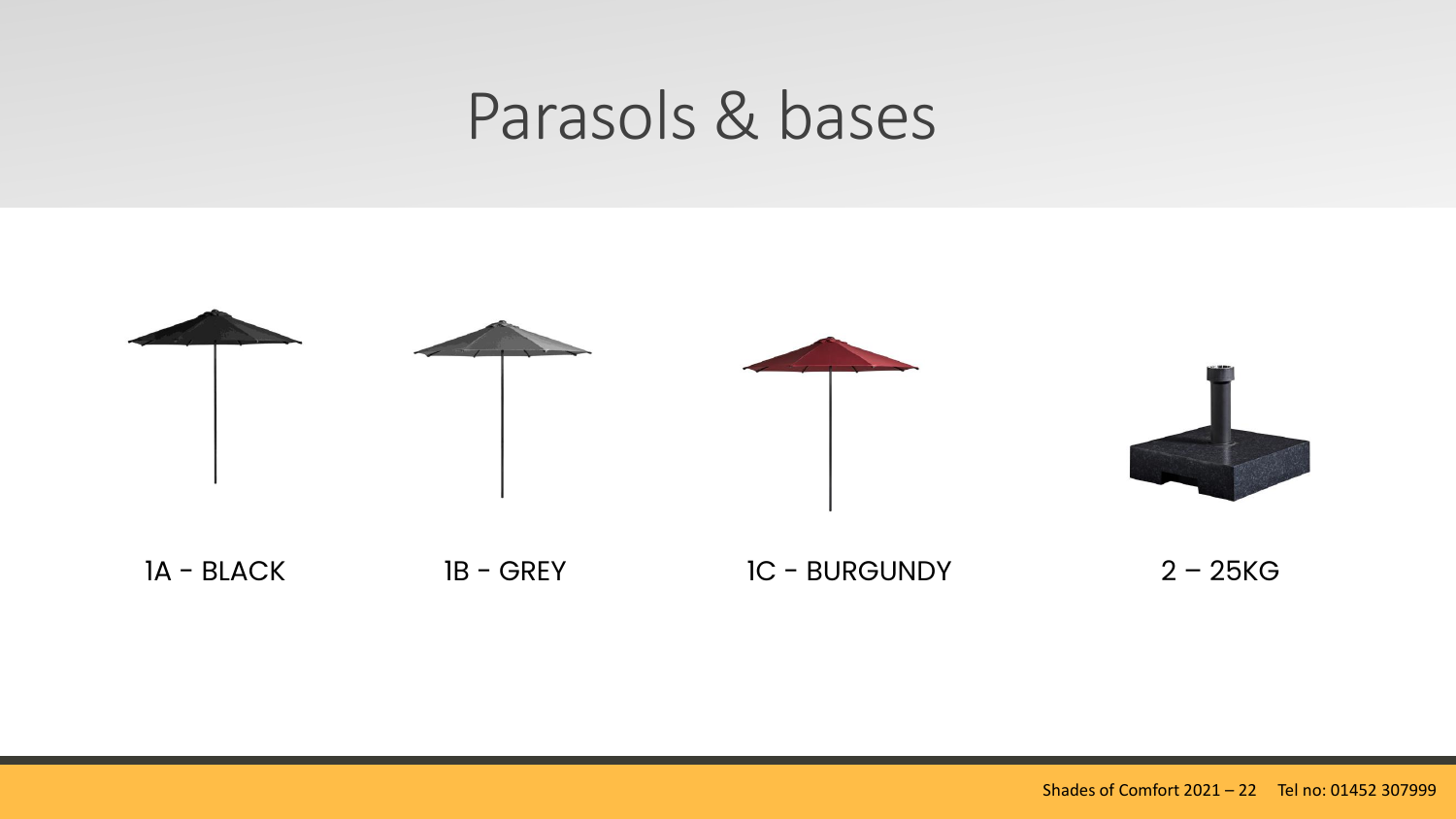# Dining sets

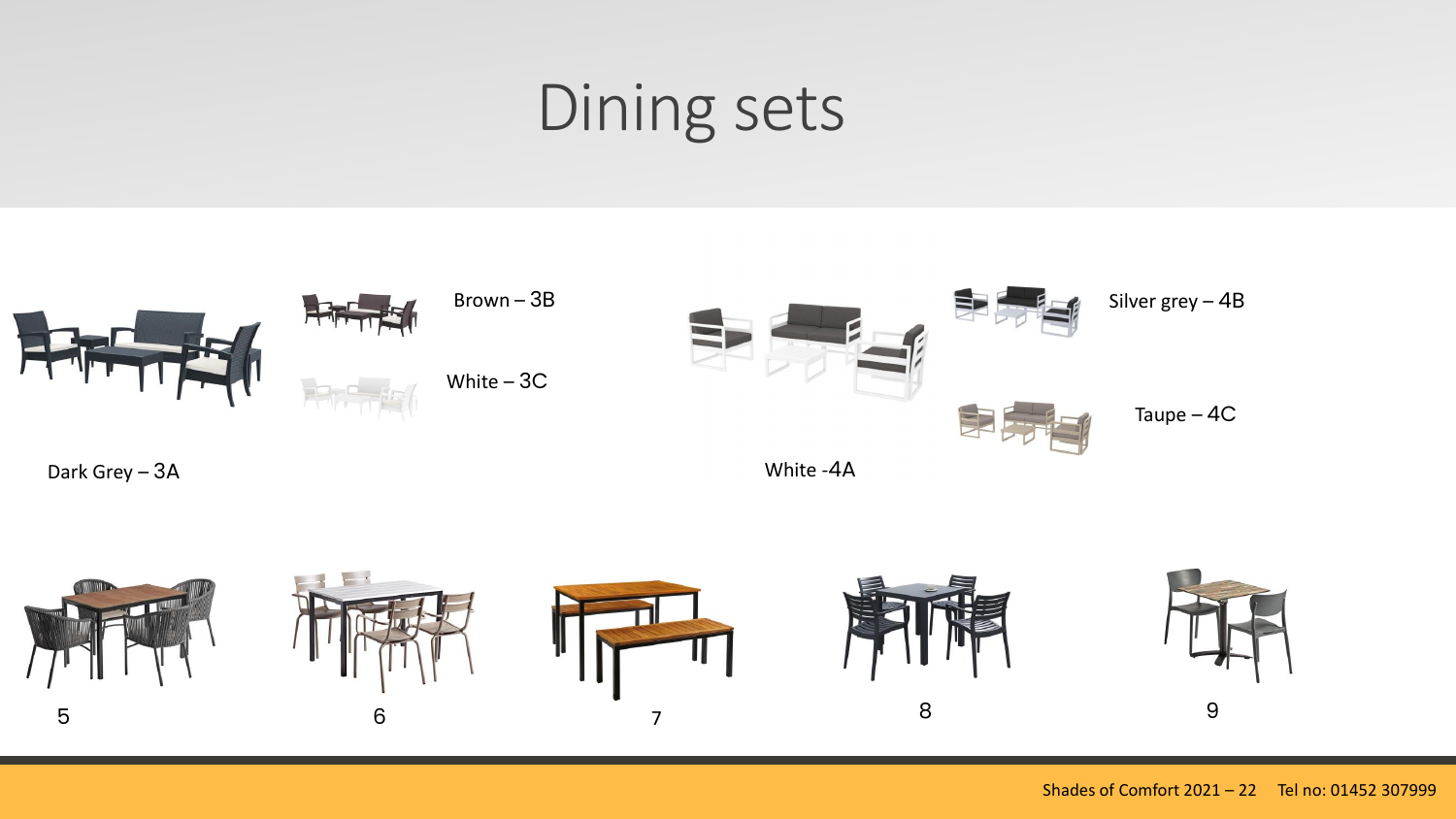# Picnic benches

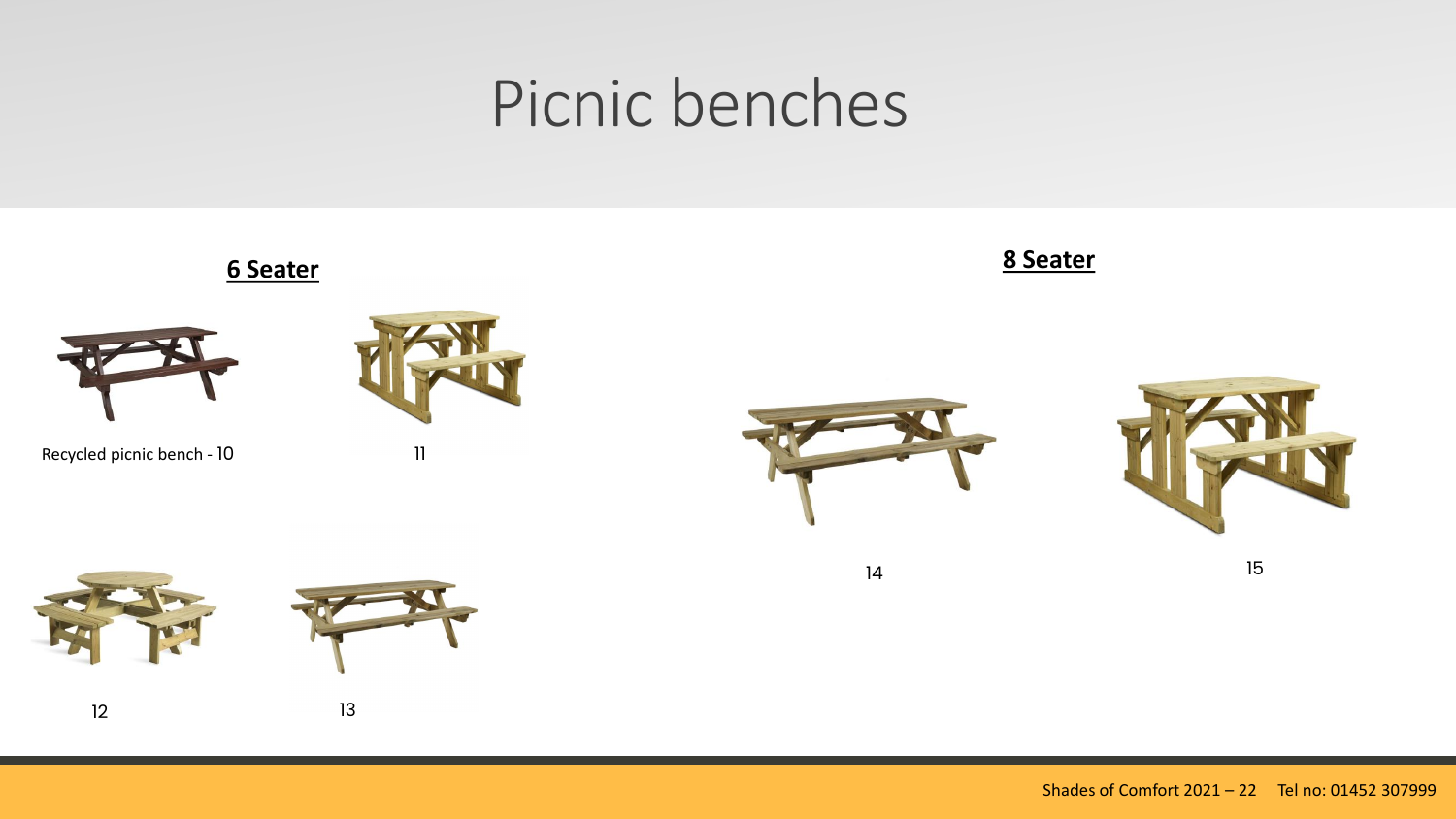# Tables

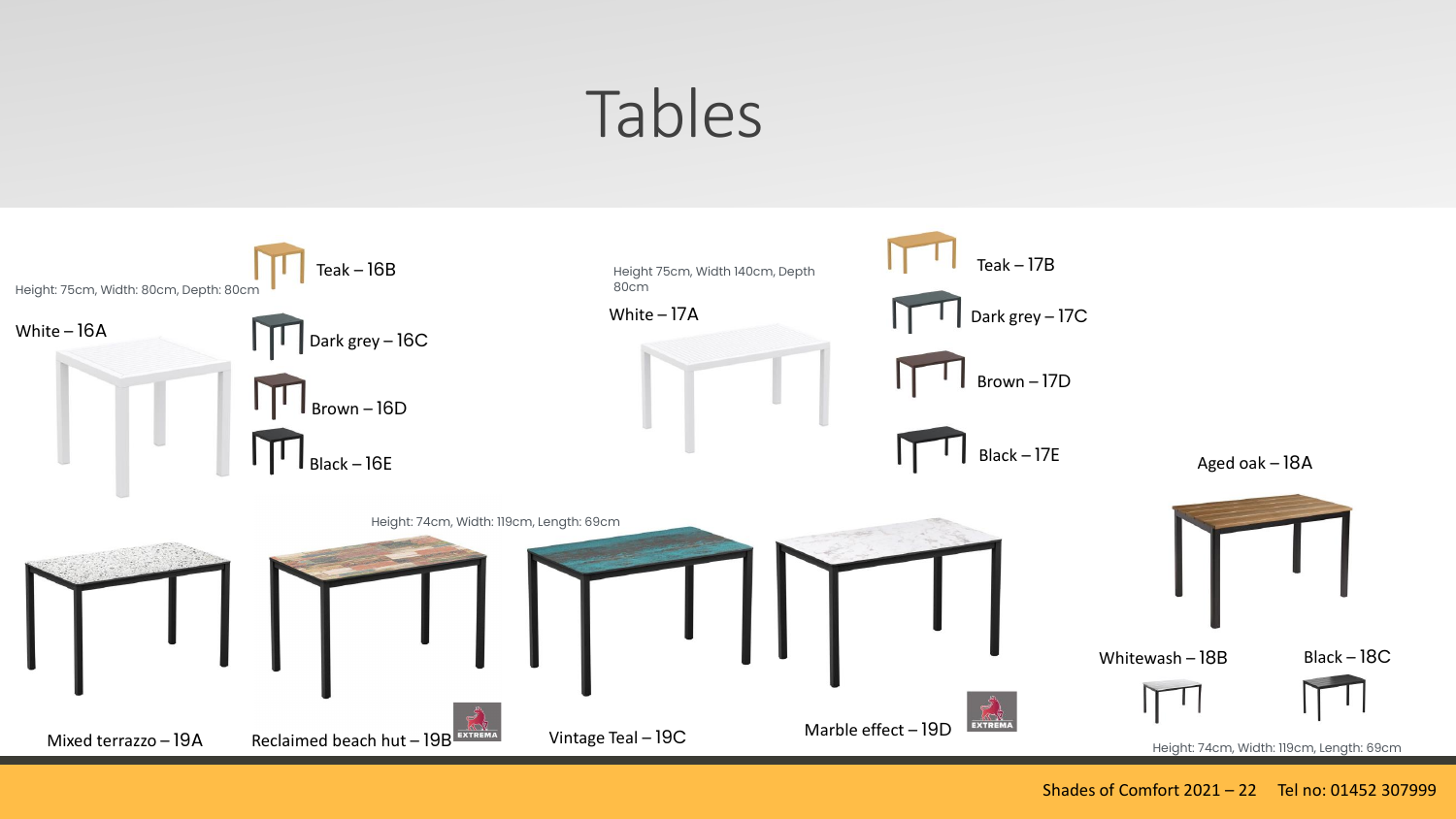# Chairs

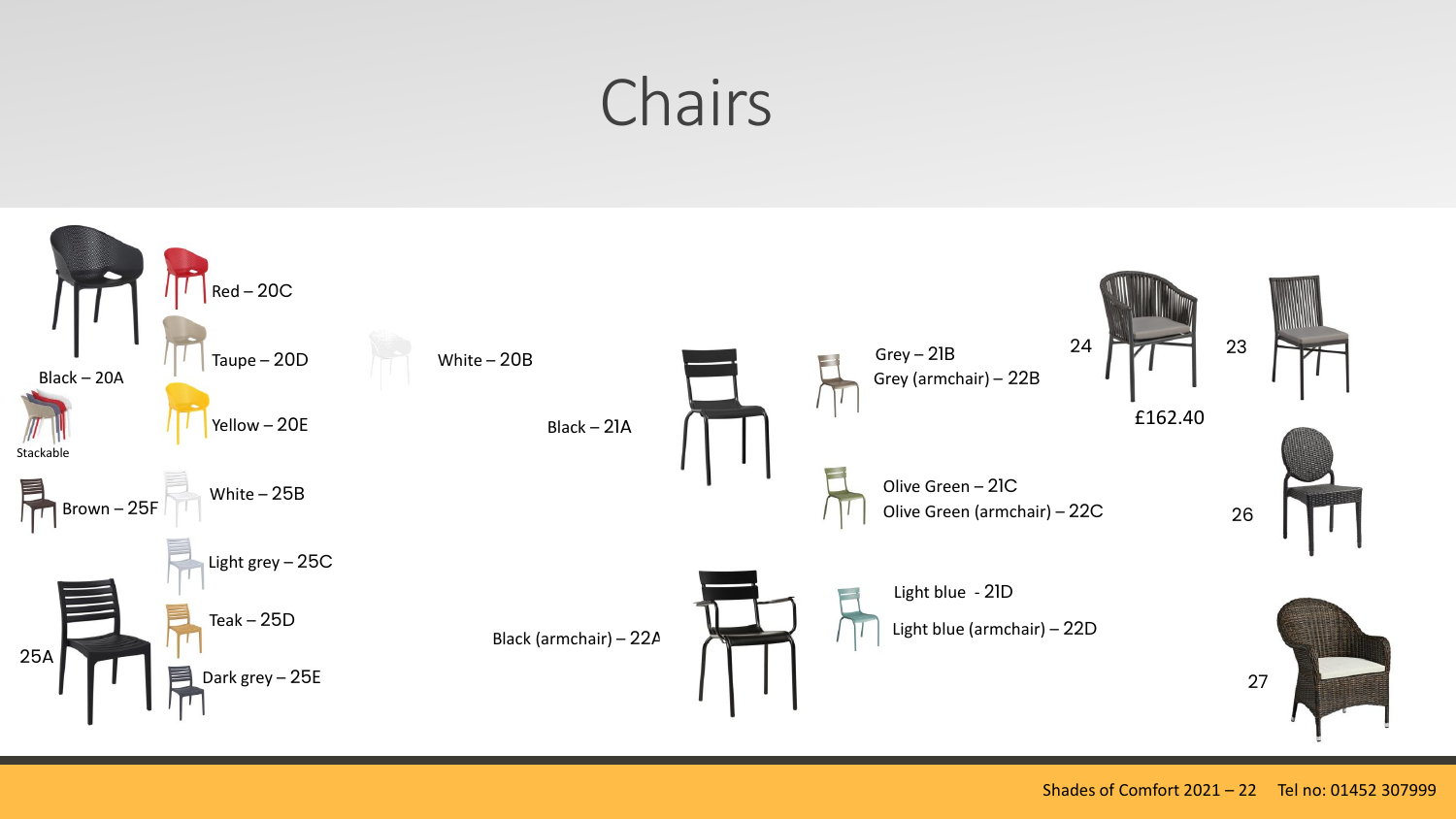# Sun loungers

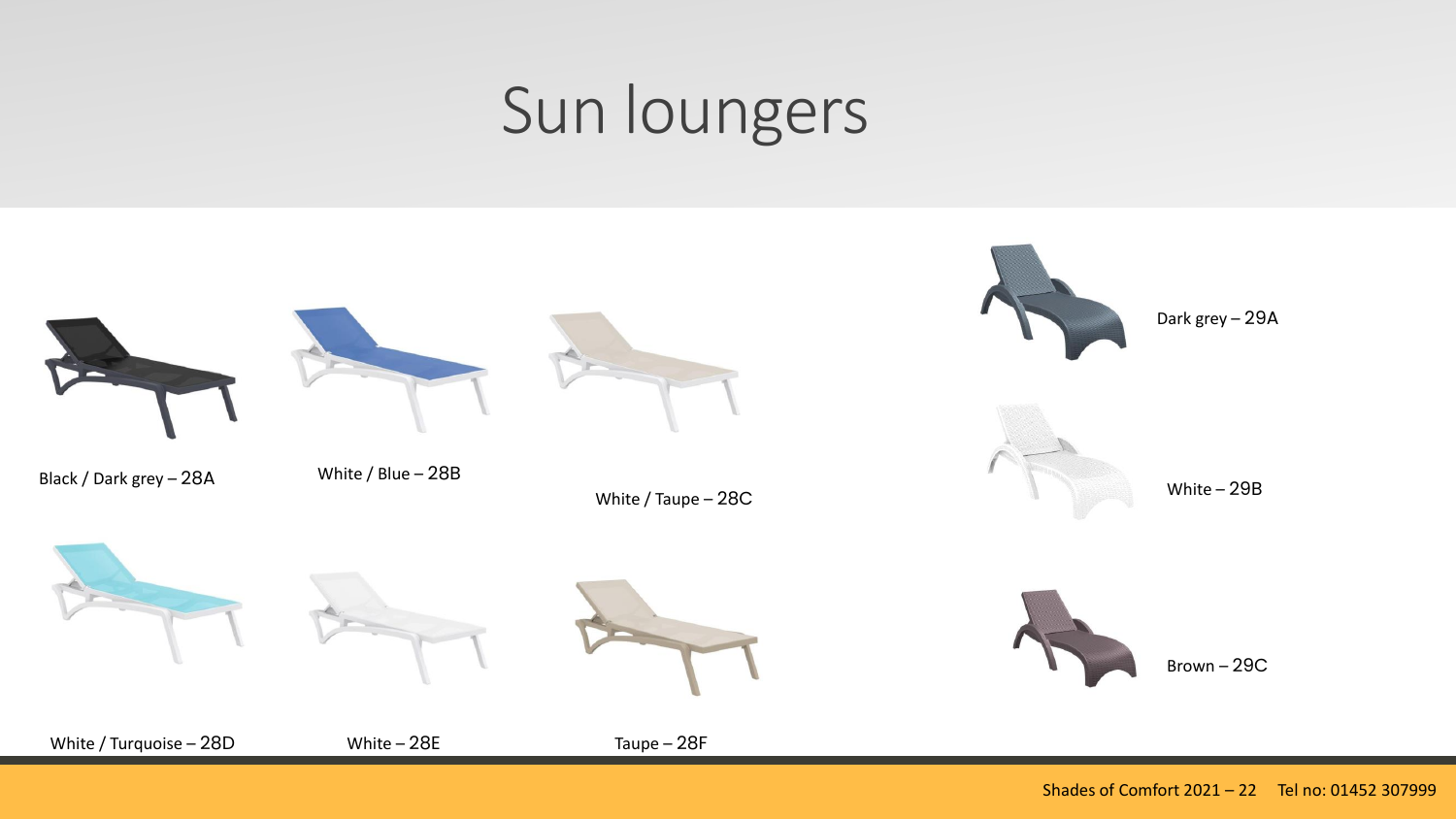### Planters

150cm W x 35cm D x 45cm H



All planters come in black, aged oak or whitewash colour schemes







45cm W x 35cm D x 45cm H 75cm W x 35cm D x 45cm H 150cm W x 35cm D x 75cm H





75cm W x 35cm D x 75cm H 45cm W x 35cm D x 75cm H